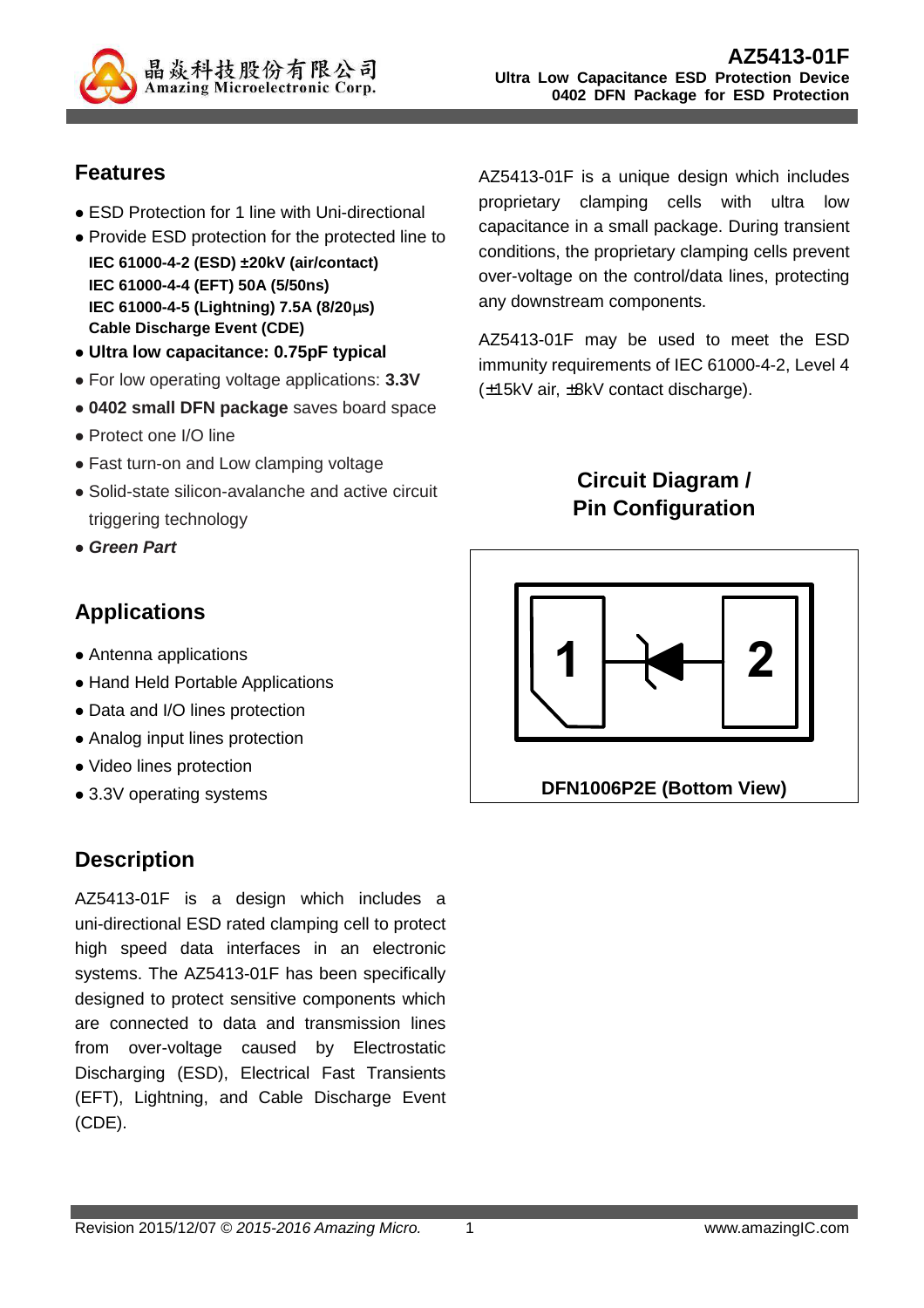

### **SPECIFICATIONS**

| <b>ABSOLUTE MAXIMUM RATINGS</b>           |                            |                 |              |  |
|-------------------------------------------|----------------------------|-----------------|--------------|--|
| <b>PARAMETER</b>                          | <b>SYMBOL</b>              | <b>RATING</b>   | <b>UNITS</b> |  |
| Peak Pulse Current (tp=8/20µs)            | <b>I</b> pp                | 7.5             | A            |  |
| Operating Supply Voltage (pin-1 to pin-2) | $V_{DC}$                   | 3.6             |              |  |
| ESD per IEC 61000-4-2 (Air)               | V <sub>ESD</sub>           | ±20             | kV           |  |
| ESD per IEC 61000-4-2 (Contact)           |                            | ±20             |              |  |
| <b>Lead Soldering Temperature</b>         | $T_{\texttt{SOL}}$         | 260 (10 sec.)   | $\rm ^{o}C$  |  |
| <b>Operating Temperature</b>              | $T_{OP}$                   | $-55$ to $+85$  | $^{\circ}C$  |  |
| Storage Temperature                       | ${\mathsf T}_{\text{STO}}$ | $-55$ to $+150$ | $\rm ^{o}C$  |  |

| <b>ELECTRICAL CHARACTERISTICS</b>               |                         |                                                                                                |                           |      |            |              |
|-------------------------------------------------|-------------------------|------------------------------------------------------------------------------------------------|---------------------------|------|------------|--------------|
| <b>PARAMETER</b>                                | <b>SYMBOL</b>           | <b>CONDITIONS</b>                                                                              | <b>MINI</b><br><b>TYP</b> |      | <b>MAX</b> | <b>UNITS</b> |
| <b>Reverse Stand-Off</b><br>Voltage             | <b>V</b> <sub>RWM</sub> | Pin-1 to pin-2, $T = 25^{\circ}$ C.                                                            |                           |      | 3.3        | V            |
| Reverse Leakage<br>Current                      | $I_{\text{Leak}}$       | $V_{RWM} = 3.3V$ , T = 25°C, pin-1<br>to pin-2.                                                |                           |      | 1.0        | μA           |
| Reverse Breakdown<br>Voltage                    | $V_{BV}$                | $I_{BV} = 1 \text{mA}, T = 25^{\circ}\text{C}, \text{pin-1 to}$<br>pin-2.                      | 5                         |      | 7.5        | V            |
| <b>Forward Voltage</b>                          | $V_F$                   | $I_F = 15 \text{mA}, T = 25^{\circ}\text{C}, \text{pin-2 to}$<br>pin-1.                        | 0.6                       | 0.85 | 1          | $\vee$       |
| <b>Surge Clamping</b><br>Voltage                | $V_{CL-surge}$          | $I_{PP} = 5A$ , T = 25 <sup>o</sup> C, pin-1 to<br>pin-2.                                      |                           | 5.6  |            | $\vee$       |
| <b>ESD Clamping</b><br>Voltage (Note 1)         | $V_{\text{clamp}}$      | IEC 61000-4-2 +8kV ( $I_{TLP}$ =<br>16A), $T = 25^{\circ}C$ , Contact<br>mode, pin-1 to pin-2. |                           | 8.5  |            | $\vee$       |
| <b>ESD Dynamic</b><br><b>Turn-on Resistance</b> | $R_{\text{dynamic}}$    | IEC 61000-4-2, 0~+8kV,<br>Contact mode, $T = 25^{\circ}C$ ,<br>pin-1 to pin-2.                 |                           | 0.2  |            | $\Omega$     |
| Channel Input<br>Capacitance                    | $C_{\text{IN}}$         | $V_R = 1.65V$ , f = 1MHz,<br>pin1-to-pin2, $T = 25$ °C.                                        |                           | 0.75 | 1          | pF           |

Note 1: ESD Clamping Voltage was measured by Transmission Line Pulsing (TLP) System.

TLP conditions:  $Z_0 = 50\Omega$ ,  $t_p = 100$ ns,  $t_r = 1$ ns.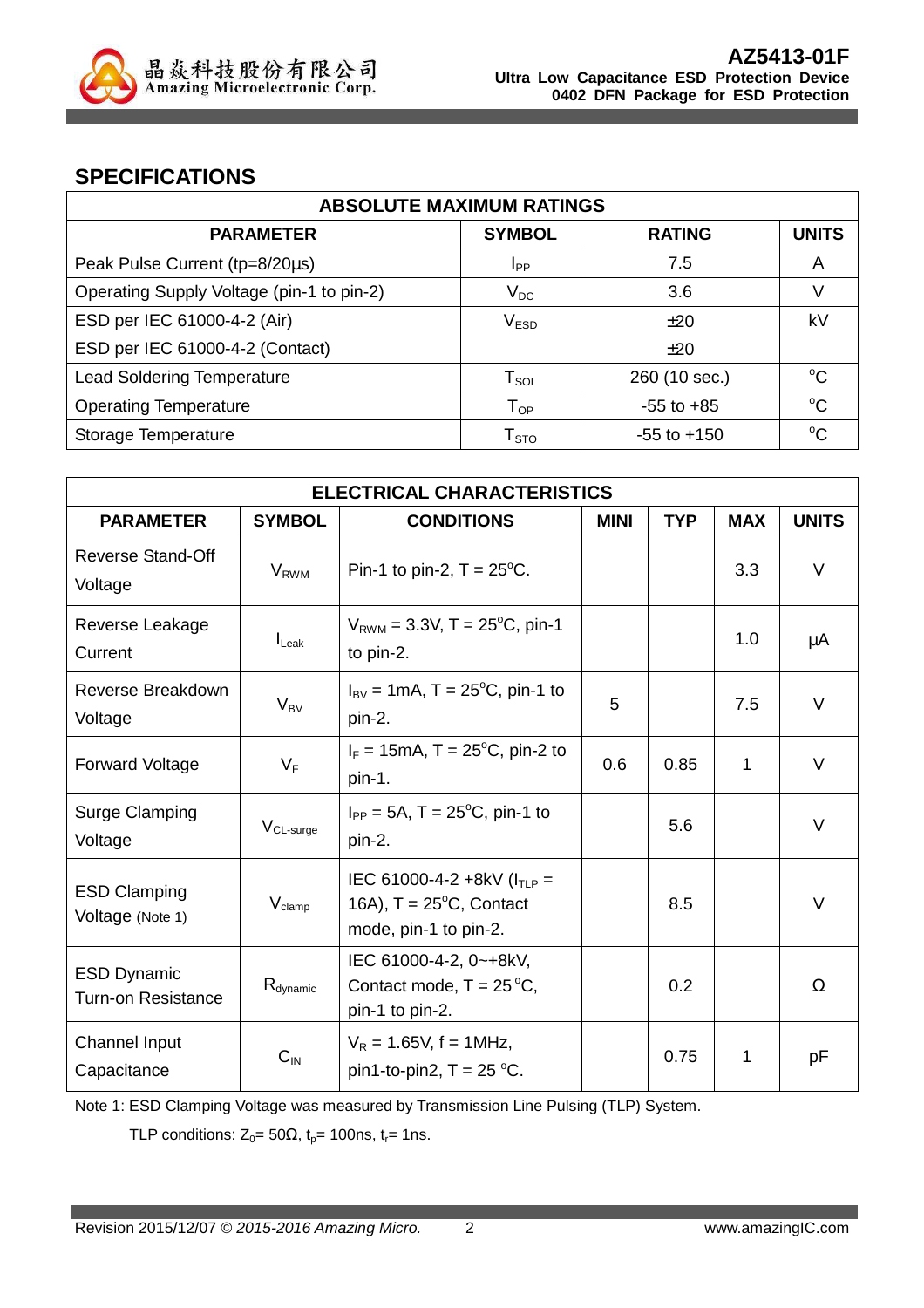

#### **Typical Characteristics**



**Transmission Line Pulsing (TLP) Measurement**







**Peak Pulse Current (A)**

**Forward Clamping Voltage vs. Peak Pulse Current**

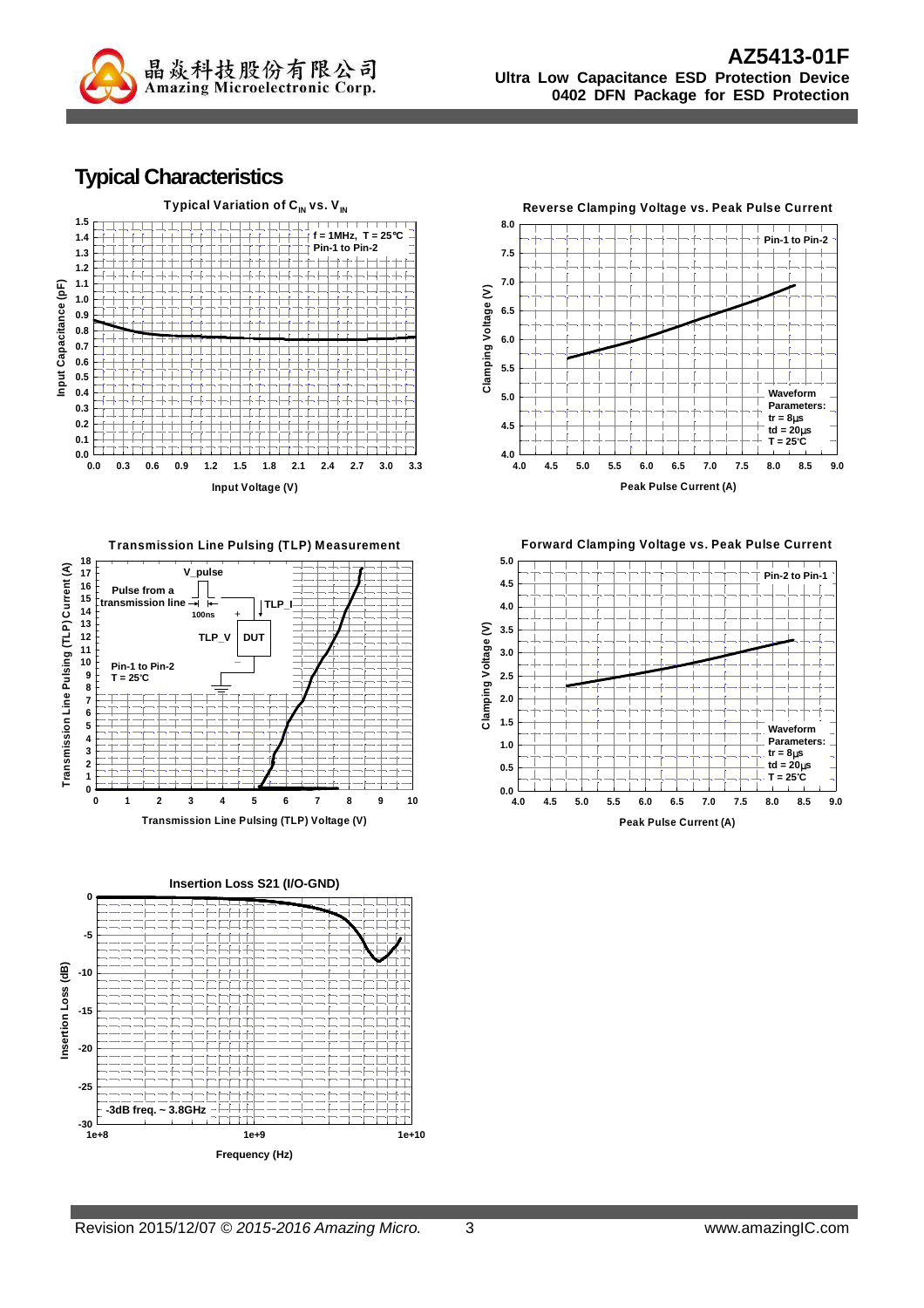

# **Applications Information**

The AZ5413-01F is designed to protect one line against System ESD / EFT / Lightning pulses by clamping it to an acceptable reference.

The usage of the AZ5413-01F is shown in Fig. 1. Protected lines, such as data lines, control lines, or power lines, are connected at pin 1. The pin 2 should be connected directly to a ground plane on the board. All path lengths connected to the pins of AZ5413-01F should be kept as short as possible to minimize parasitic inductance in the board traces.

In order to obtain enough suppression of ESD induced transient, good circuit board is critical. Thus, the following guidelines are recommended:

- Minimize the path length between the protected lines and the AZ5413-01F.
- Place the AZ5413-01F near the input terminals or connectors to restrict transient coupling.
- The ESD current return path to ground should be kept as short as possible.
- Use ground planes whenever possible.
- NEVER route critical signals near board edges and near the lines which the ESD transient easily injects to.



**Fig. 1**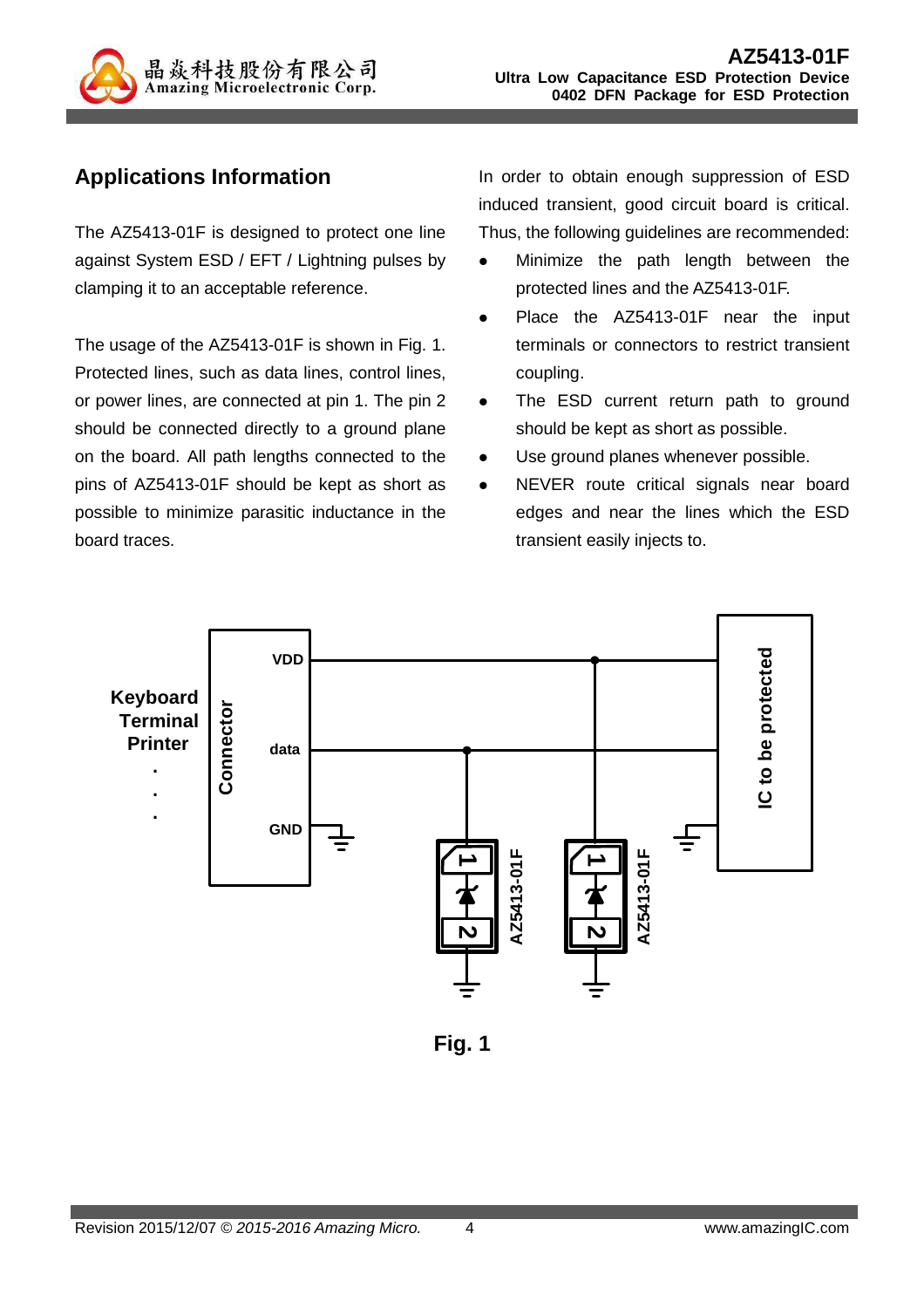

Fig. 2 shows another simplified example of using AZ5413-01F to protect the control lines, high speed data lines, and power lines from ESD transient stress.



**Fig. 2**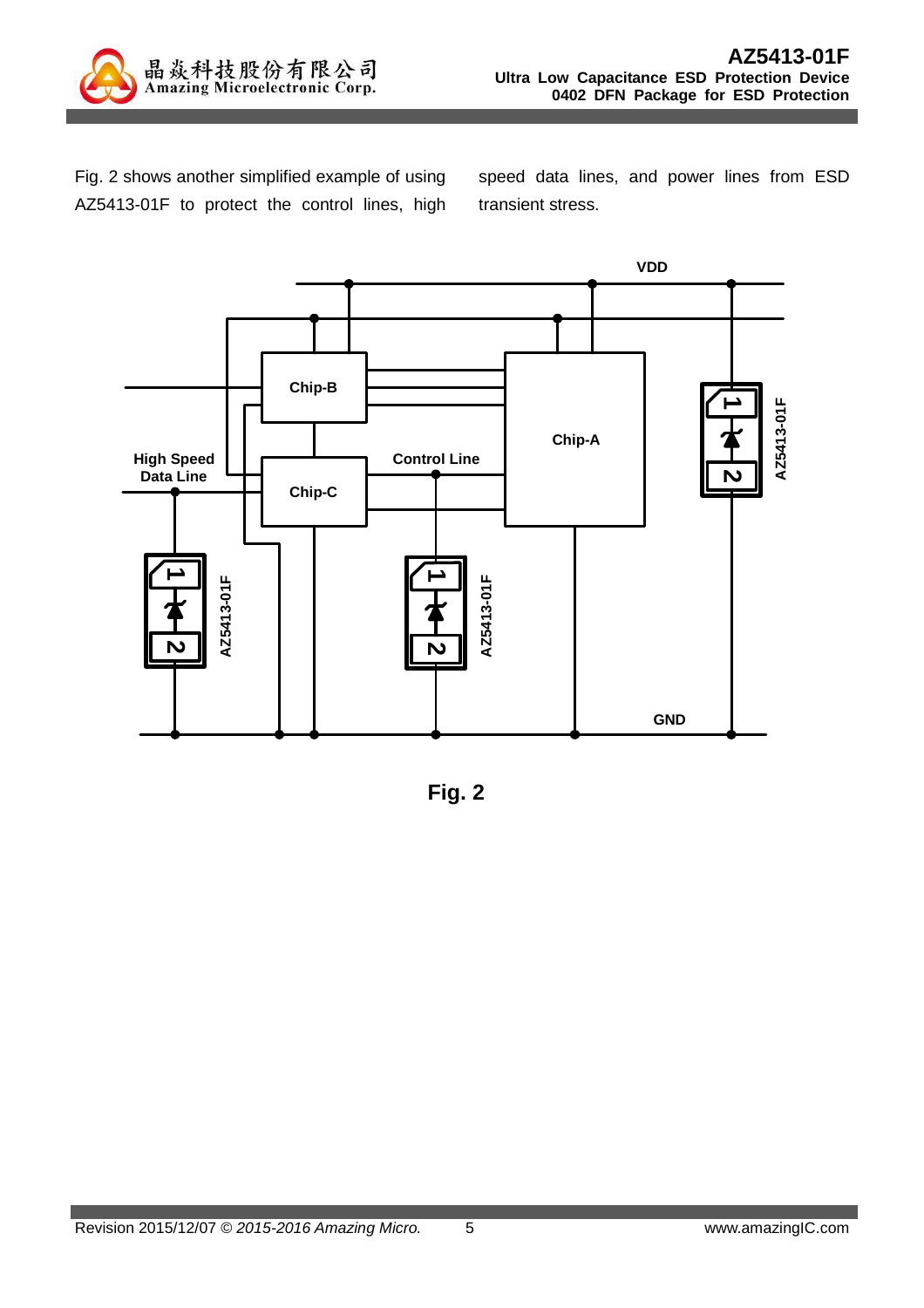

## **Mechanical Details**



|               |      | <b>Millimeters</b> | <b>Inches</b> |       |  |
|---------------|------|--------------------|---------------|-------|--|
| <b>Symbol</b> | min  | max                | min           | max   |  |
| A             | 0.95 | 1.05               | 0.037         | 0.041 |  |
| в             | 0.55 | 0.65               | 0.022         | 0.026 |  |
| C             | 0.45 | 0.60               | 0.018         | 0.024 |  |
| D             | 0.45 |                    | 0.018         |       |  |
| E             | 0.20 | 0.30               | 0.008         | 0.012 |  |
| F             | 0.45 | 0.55               | 0.018         | 0.022 |  |

## **LAND LAYOUT**



#### Notes:

This LAND LAYOUT is for reference purposes only. Please consult your manufacturing partners to ensure your company's PCB design guidelines are met.

# **MARKING CODE**



**Top View** 

| <b>Part Number</b> | <b>Marking Code</b> |  |  |
|--------------------|---------------------|--|--|
| AZ5413-01F         |                     |  |  |
| (Green Part)       |                     |  |  |

Note. Green means Pb-free, RoHS, and Halogen free compliant.